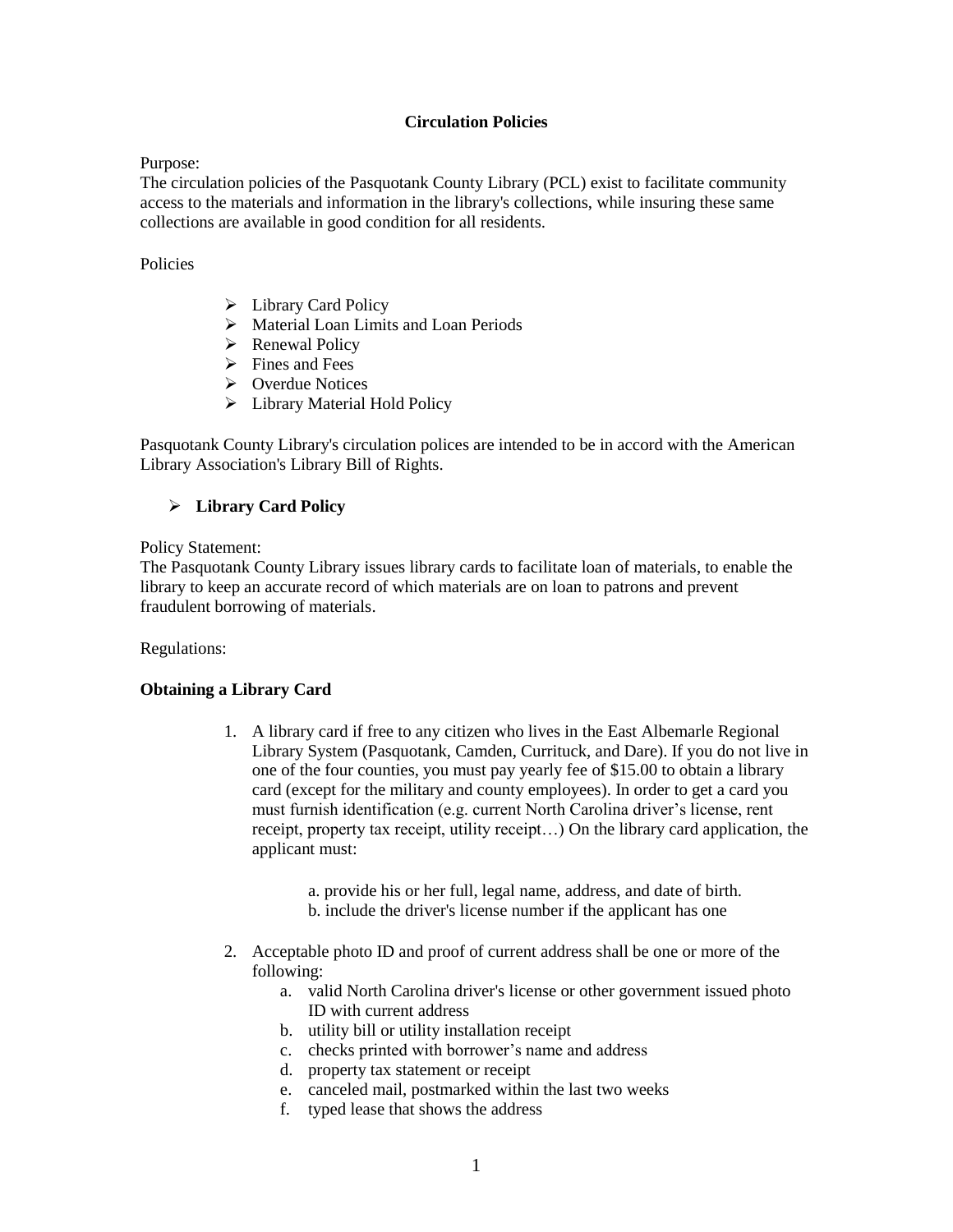- g. Department of Motor Vehicles-issued change of address card
- h. rent receipt
- i. vehicle registration
- j. Current County Employee ID
- 3. Residents who cannot verify East Albemarle Regional Library (EARL) residency or temporary residents with one of the above documents are eligible to receive a COMPUTER USE ONLY library card. They must pay the \$15.00 yearly fee to get the card upgraded to borrowing privileges.
- 4. Individuals with permanent address outside of North Carolina can receive a guest pass upon presentation of acceptable photo ID. Patrons with guest pass will be allowed to use ONLY the public computers.
- 5. Anyone under the age of 18 and/or with position of a valid driver's license who is a resident of the region served by the East Albemarle Regional Library can receive a library card after completing an application and securing the signature of his/her parent or legal guardian. In order for a child to obtain a library card their parent/guardian must have a card.
- 6. Emancipated minors who have proof of their court ordered emancipation and are residents of the region served by the EARL system may receive an adult card without parental consent.

## **Renewal of Library Cards**

All library cards are valid for two years. At the end of the second year, patrons will be asked to verify their address and phone number.

## **Use of Library Cards**

Patrons can maintain full library privileges by:

- a. returning materials on or before the due date
- b. adhering to the borrowing limits for all types of material
- c. paying for lost or damaged materials before the item is 6 weeks overdue
- d. keeping the amount of money owed below \$5.00.
- e. promptly informing the library of any change of address or phone number

Patrons must provide a library card to check out materials. However, if the patron has a library card and they forget to bring it they must show a picture ID to check out material.

## **Lost, Stolen, or Previously Issued Library Cards**

- 1. Patrons must report lost or stolen cards in order to avoid being held responsible for materials checked out on their cards.
- 2. There is a charge of \$1.00 to replace a lost library card.
- 3. In the event that a card is reported stolen, the staff has the option of waiving the replacement fee.
- 4. If a patron reports a card lost or stolen, the patron must provide identification in order to get a new library card in addition to paying the \$1.00 replacement fee.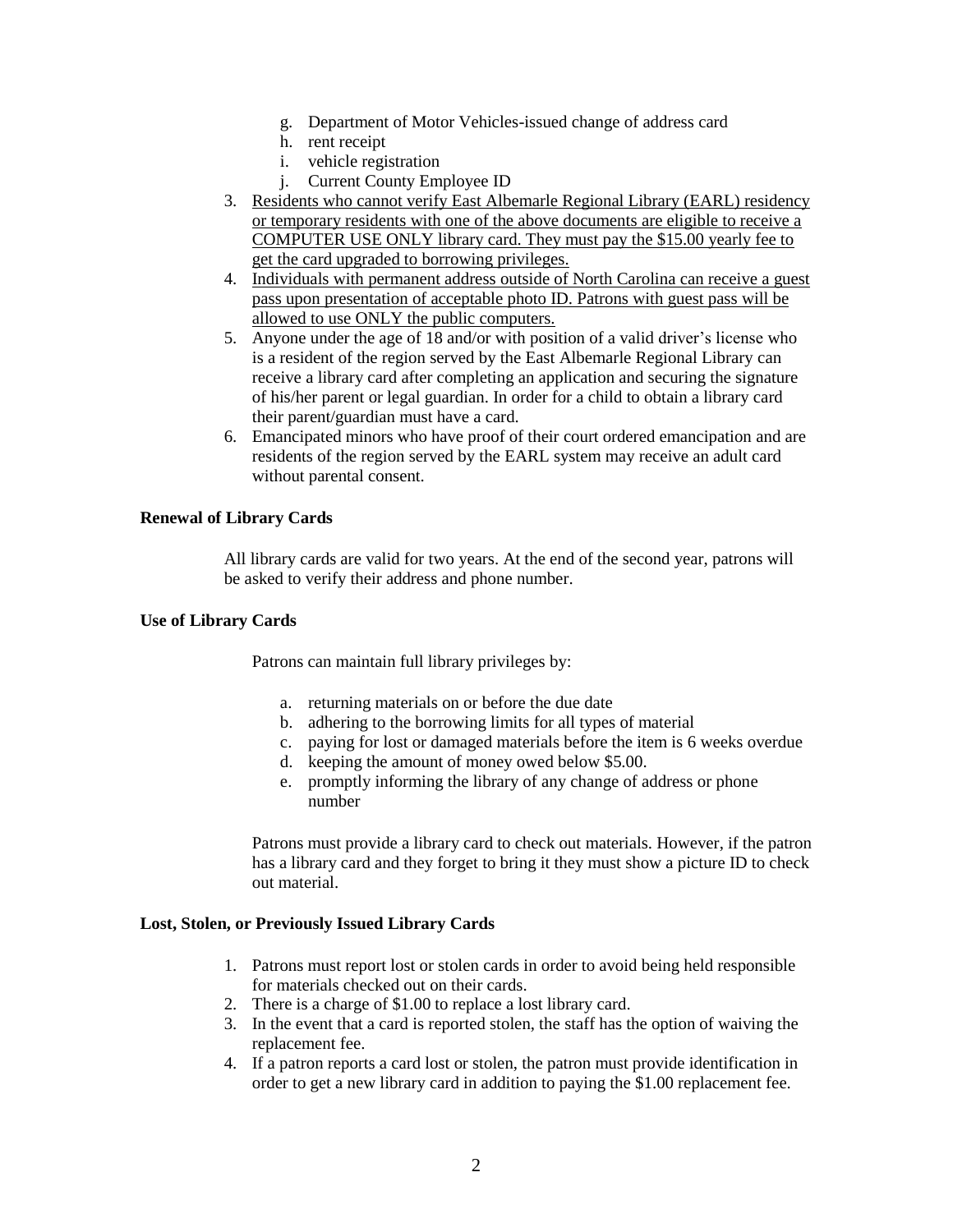- 5. Children under the age of 18 who do not have picture ID, must give their address and phone number in order to get a new card in addition to paying the \$1.00 replacement fee. The address and phone number must match exactly those on the patron's account in the circulation system. In the event that the address and phone number do not match, the child must bring a parent with them in order to get a new library card.
- 6. If a patron comes to the circulation desk with a previously issued library card, i.e. a card that has been replaced with another card, the patron must show identification before the staff person will look up the current card number. Staff will collect the in-active card.

# **Patron Responsibilities**

- 1. Because the Pasquotank County Library verifies the identity of all library card applicants, the individual named on the account is responsible for all fines and fees assessed to that account.
- 2. A library patron is responsible for all materials checked out on his or her card or on the cards of children for whom he/she has signed library card applications regardless of who checked the items out.
- 3. All lost or stolen library cards should be reported immediately because the owner of the card is responsible for all items checked out on the card until the card is reported lost or stolen.
- 4. When a patron moves, it is the responsibility of the patron to inform PCL of the new address.

# **Material Loan Limits and Loan Periods**

# Policy Statement:

PCL sets loan periods and loan limits in order to provide patrons with fair and reasonable access to the library's resources. The PCL sets limits on the length of time that an individual can keep a specific type of material in order to more fairly distribute limited resources such as audio-visual materials. The limit also reflects the fact that it takes more time to utilize some types of materials than others.

Definitions:

A loan period is the total number of hours, days or weeks that one patron can keep a specific item.

A loan limit is the total number of items of a specific type or total value that any one patron can have on loan at one time.

A visitor is an individual who lives outside of the EARL region and has not paid for a nonresident card.

A non-resident is an individual who lives outside of the EARL region and has paid an annual fee for a library card.

A verified borrower is an individual who has provided the library with written proof that he resides in the East Albemarle Library region.

# **Regulations:**

1. Books and magazines, with the following exceptions, are lent for a period of 21 days. The exceptions are: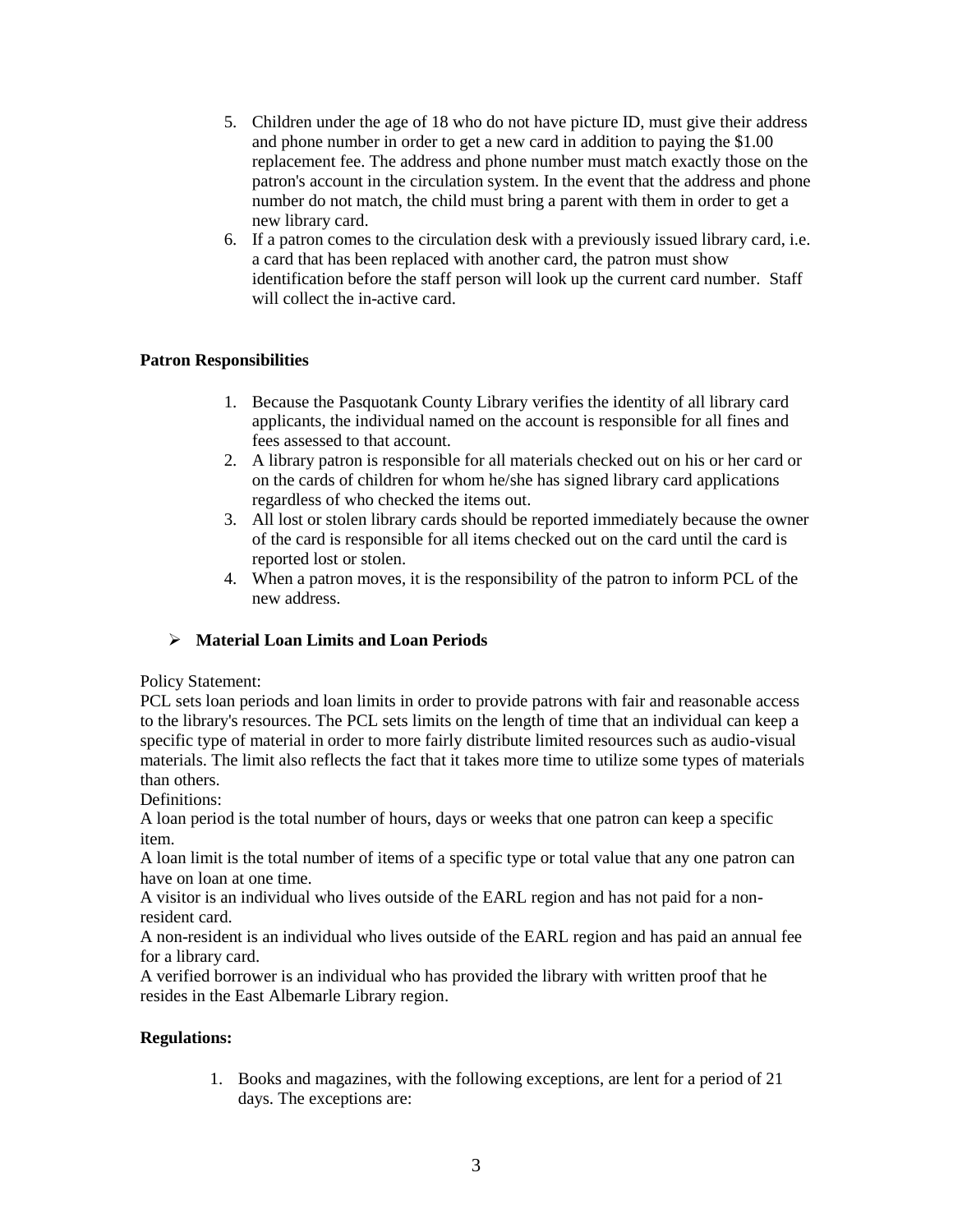- a. a. New Adult Fiction: 14 days
- b. Reference Books: 1 day (At the discretion of the Information Services Assistant)
- c. DVDs: 14 days

PCL also sets the following loan period limits on non-book items:

- d. Music CDs: 21 days
- e. Audiobooks 21 days
- f. Magazines: 21 days

Genealogy items and newspapers do not circulate.

- 2. The material loan limits exist to enable fair access to the Library's resources. Patrons are limited to borrowing according to the following limits:
	- a. 12 DVDs
	- b. 7 Periodicals
- 3. Patrons may borrow multiple copies of the same title at the same time unless the title has holds, in which case no patron may have more than one copy of a title at one time.
- 4. All borrowed materials must be returned to the main library, bookmobile book drop, or a member library of the East Albemarle Regional Library System. Items returned to a non-EARL library will accumulate overdue fines until the item is returned to an EARL library and discharged.
- 5. When the renewal limit has been reached, it is the patron's responsibility to return the item or incur a fine.

#### **Renewal Policy**

#### Policy Statement:

PCL allows patrons to renew library materials as a courtesy to patrons who have not completed their use of an item. Limits on renewals exist so that all patrons can have an equal opportunity to use the library's materials.

Definition:

A renewal is an extension of the original loan period.

A blocked account is one where borrowed materials are five weeks past due or the patron owes more than \$5.00.

#### **Regulations:**

- 1. Renewals are granted dependent upon:
	- a. material type
	- b. the presence of a request for the material by another patron
- 2. Reference materials cannot be renewed. All other materials may be renewed twice providing a hold for the material has not been placed by another patron.
- 3. One additional renewal beyond the original two can be granted at the discretion of the circulation staff. So that other patrons may have a chance to find the item by browsing, materials will not be renewed consecutively more than three times.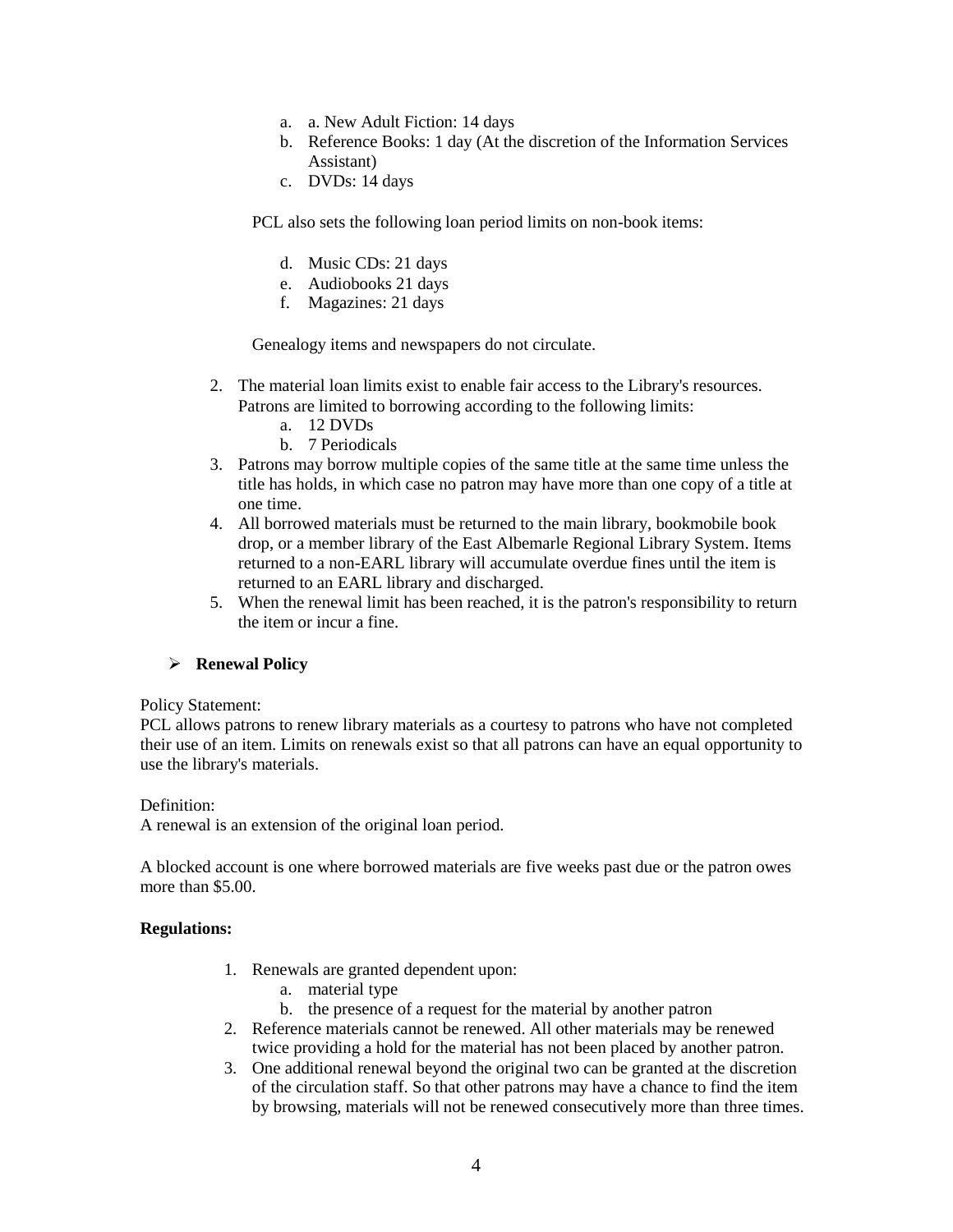Items must be returned to the shelf for 24 hours before being checked out again to the same patron (subject to staff discretion).

- 4. Library materials can be renewed in person or by phone or through the library's on-line catalog on the East Albemarle Regional Library website.
- 5. Overdue materials can be renewed if the patron's record is not blocked; however any fines incurred prior to the renewal will be added to the patron's account.
- 6. To maintain the integrity of the reserve system, items for which other patrons have placed holds may not be renewed.
- 7. When the renewal limit has been reached, it is the patron's responsibility to return the item or risk incurring a fine or lost book charge.
- 8. Staff will provide patrons with the new due date whenever an item is renewed. If an item is renewed over the phone, it is the patron's responsibility to record the new due date.
- 9. If the patron's account is blocked, materials cannot be renewed.
- 10. Renewal requests for Interlibrary Loan materials can only be granted by the Information Service Assistant. Renewals must be requested at least five days before the item is due to give library staff time to contact the owning library. The decision of the owning library is final.

## **Fines and Fees**

#### Policy Statement:

PCL charges fines as an incentive for patrons to return materials in a timely manner so that other patrons can have access to the items. PCL charges fees to offset the cost of recovering and replacing lost and damaged library materials.

#### Definitions:

A fine is a variable charge imposed for the late return of library materials.

A fee is a fixed charge imposed to cover the cost of processing replacement library materials or recovering or replacing lost ones.

## Regulations:

## **Overdue Fines**

1. There will be a five-day grace period for all library materials borrowed from an East Albemarle Regional Library facility. Items returned after the five-day grace period will be charged fines retroactive to the first day of the grace period. 2. Items not returned during the end of the grace period will be charged 10 cents per

day until a total of \$25.00 per item has been reached or the cost of the item, whichever is less.

3. There is no grace period for overdue Interlibrary Loan books. The overdue fine for overdue Interlibrary Loan books is 25 cents per day. Charges will begin to accumulate the first day the book is overdue.

## **Suspension of Borrowing Privileges**

1. Borrowing privileges will be suspended when the amount of money owed reaches or exceeds \$5.00 in fines and/or fees.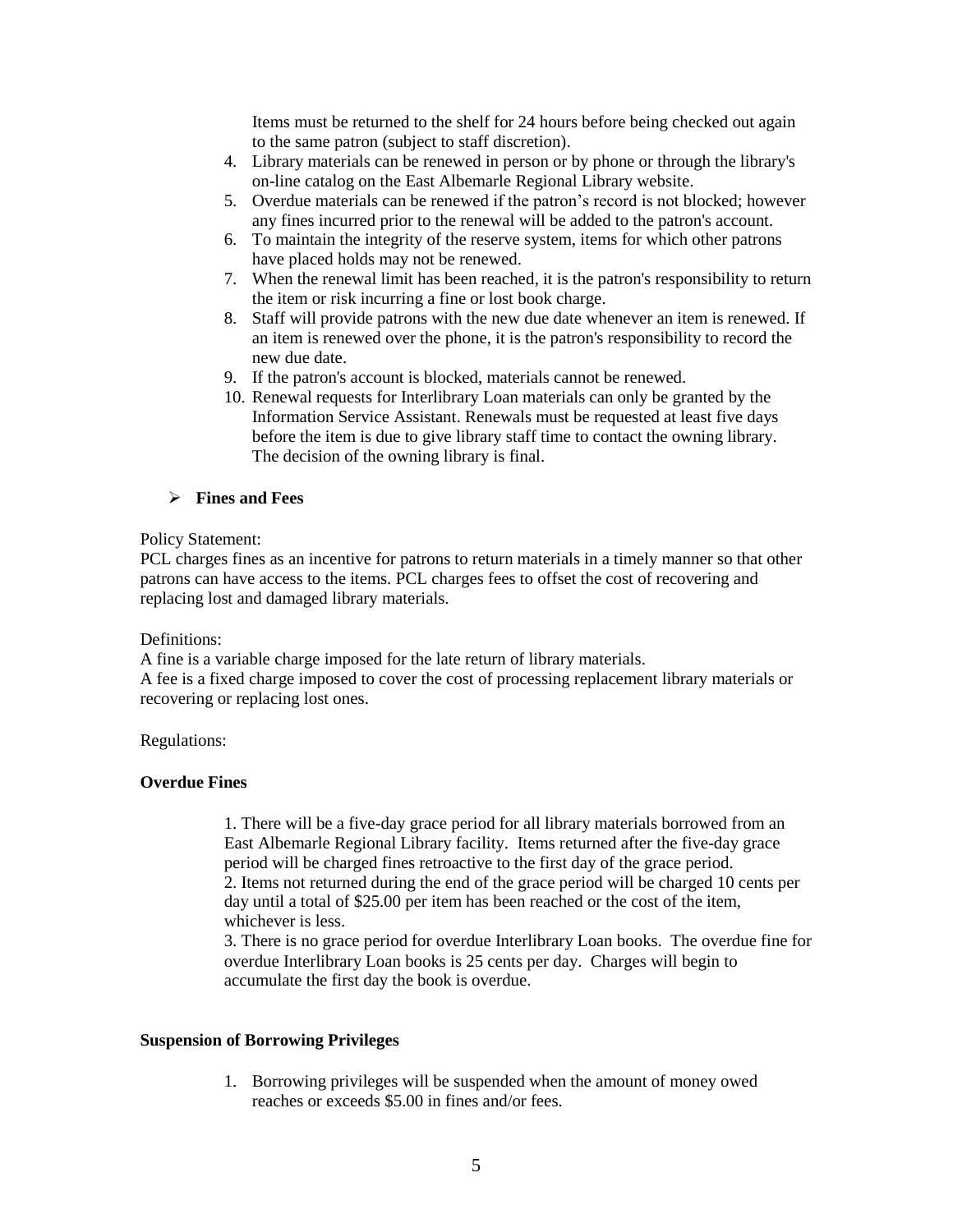- 2. No fines will be charged on the days the library is closed.
- 3. PCL does not send out notices of fines incurred or monies owed except as a part of overdue notices.

### **Miscellaneous Fines and Fees**

- 1. PCL reserves the right to pass on the cost of fees incurred when borrowing an item for a patron through interlibrary loan whether the patron picks up the item or not.
- 2. A fee of \$1.00 per incident is charged for the replacement of a library card and should be paid at the time the card is issued.
- 3. PCL charges the following fee for coping or printing per page:
	- $\blacksquare$  15 cents per page b/w 8.5x11 inch (letter) or 8.5x14 inch (legal)
	- 20 cents per page b/w 11.5x17 inch (tabloid),
	- $\blacksquare$  75 cents per page color 8.5x11 inch or 8.5x14 inch
- 4. PCL charges the following fee for faxing:
	- \$1.00 for sending local and 1-800 numbers (\$.25 each additional page/ maximum of 10 pages per transaction)
	- $\bullet$  \$1.75 for the 1st page and \$1.00 each additional page for long distance (maximum of 20 pages per transaction)
	- $\bullet$  \$1.00 to receive a fax
	- **5.00** (per test) Proctoring Test
	- Notarizing Fee  $$5.00$

## **Fines and Fees for Lost and Damaged Materials**

- 1. Once items have been kept overdue for one (1) year after the due date, the item will be assumed to be lost and will automatically be marked lost on the patron's record.
- 2. The library adds a \$2.00 processing fee to the cost of replacing any lost library materials.
- 3. The library reserves the right to charge a fee to cover the cost of lost or damaged materials. Charges will be imposed for lost or damaged video, DVD, CD or audio book cases at their replacement cost. (See attached chart.)
- 4. The replacement cost of lost books, magazines, audio books, videos, DVDs, and music CDs will be based on the current retail price of the item entered into the cataloging record for the item or the default price if no price is listed.
- 5. Patrons will receive a receipt for payment received when paying for a lost item.
- 6. If an item is paid for any overdue fines incurred on the item will be waived.
- 7. The full cost of the item shall be assessed for any items returned damaged if the extent of the damage renders the item unusable.
- 8. The patron may keep any damaged items for which they have paid.
- 9. The replacement cost of any lost Interlibrary Loan materials will be determined by the owning library. This may include additional fees beyond the cost of the lost item.

## **FEE SCHEDULE**

## **Lost Material:**

- Headset: \$5.00
- $\bullet$  DVD case: \$3.00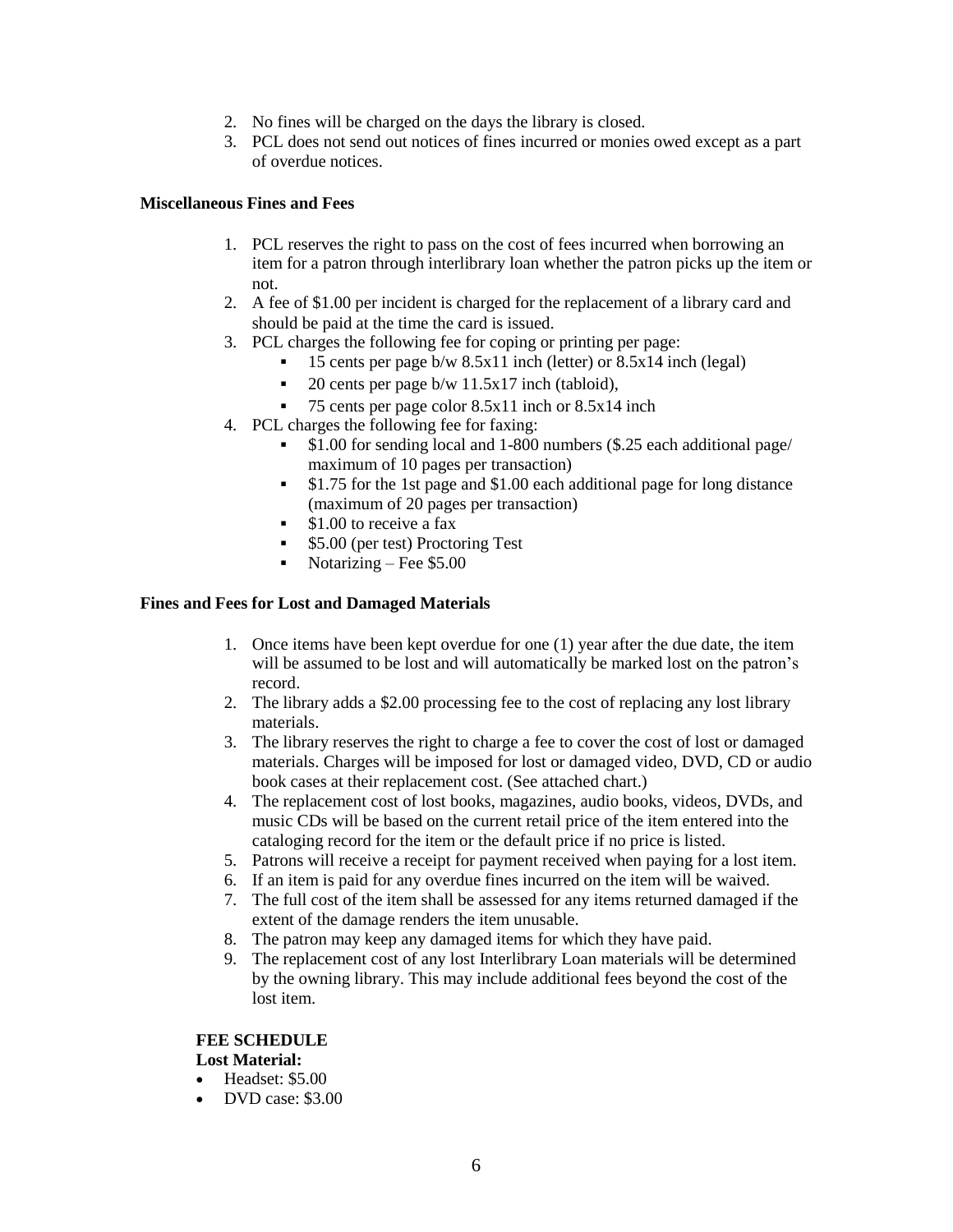- CD:  $1 12$  capacity case: \$5.00
- CD:  $13 24$  capacity case: \$7.00
- Lost Booklet packaged: \$2.00
- $\bullet$  Music CD:  $$1.00$
- Book Jacket: \$3.00
- Book, Magazine, DVD, CD: Retail price

| <b>Damaged Material</b>                          |                     |
|--------------------------------------------------|---------------------|
| Erasable Pencil Marks                            | No Charge           |
| Marks or damages that make the book unreadable   | <b>Retail Price</b> |
| If patron denies making the marks                | No Charge           |
| (make note of the marks in the back of the book) |                     |
| Damaged Barcode                                  | \$1.00              |
|                                                  |                     |
| Torn pages                                       | \$.50 per page      |

# **Overdue Notices**

#### Policy Statement:

PCL sends overdue notices to patrons as a courtesy to remind them of materials kept past the due date.

## Definitions:

An overdue item is an item that has not been returned to the library by the due date. An overdue notice is a mailed or e-mailed notice listing library materials that have been retained past the due date.

## **Regulations:**

- 1. The first overdue notice will be mailed or e-mailed to patrons when materials checked out on the patron's card have been kept 14 days past the due date.
- 2. The second overdue notice will be mailed or e-mailed to patrons when materials checked out on the patron's card have been kept 28 days past the due date.
- 3. The third notice will be mailed to patrons when materials checked out on the patron's card have been kept 6 weeks past the due date. At this point, the patron's record will be blocked and borrowing privileges will be suspended.
- 4. The library does not mail notices for fines incurred or monies owed.
- 5. Patrons with email addresses on file will receive a courtesy notice prior to the due date of materials.
- 6. Patrons with email addresses on file will receive first and second overdue notices by email. Final notices will be mailed.

# **Library Material Hold Policy**

## Policy Statement:

PCL accepts holds for library materials in order to provide access to high demand materials and materials located at the various East Albemarle Regional Library branches.

## Definitions:

A hold is a request, placed by a patron, for an item from the collection to be held in their name for